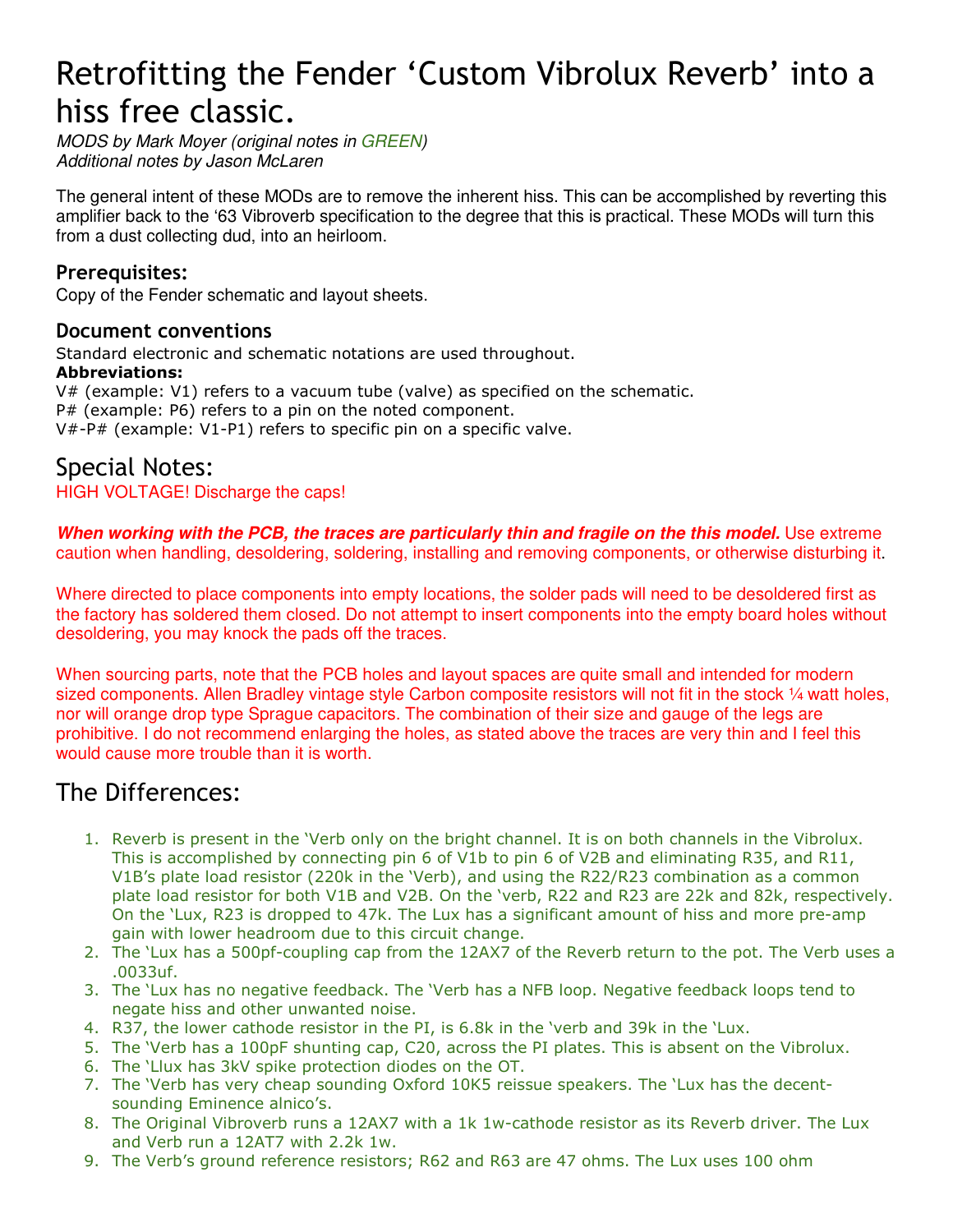I started by labeling and disconnecting all the wires that go to the front panel PCB modules. I then removed these modules to get them out of the way. I left the pilot light in place, and added a spare switchcraft jack into the 1st left end hole to hold the faceplate on. I then covered the faceplate with blue masking tape to avoid scratching it.

I labeled and disconnected all the spade connectors from the board. This left the board still connected to the valve side, but free enough to rotate it up to a perpendicular position and allow access to the trace side. On my model (mfg date of 2011), all of the valve wires had been hot glued to the PCB on the top side. So I was confident that this would minimize stress to the PCB traces and solder joints. The hookup wire is very thin in this amp, so there is little resistance to repositioning it once all the spade connectors have been unplugged.

# The Changes

MOD 1: Eliminate Reverb on Normal Channel.

# WHY:

The 'Lux has Reverb on both channels. In theory, this is a good idea but the negatives outweigh the positives. Adding Reverb to both channels of the 'Lux causes a significant amount of hiss. Going to a common plate load resistor and lowering R23 from 82k to 47k makes the pre-amp run hotter, which to my ear makes for less headroom. I also suspect some cross talk is going on. Further, the Reverb on the Bright channel improves by converting the Lux pre-amp back to the Verb. If you like Big Clean Reverb laden tone with no hiss you must convert the Lux pre-amp back to the Verb.

### HOW:

To convert the 'Lux pre-amp back to the 'Verb unsolder the blue wire from pin 6 of V2 and solder it to the unused hole marked 6 on the circuit board where the rest of V1's connections are made. The blue wire connects pin 6 of V1 to pin 6 of V2. Leave one end connected to pin 6 of V1. Replace R23 with an 82k. Place a 220k resistor in both of the empty spots pre-marked R35 and R11.

- Locate the wire that runs from V1-P6 to V2-P6 (LIGHT BLUE)
- unsolder the one end of the **LIGHT BLUE** wire from V2-P6.
- Move this end to the unused hole on the PCB (marked '6' on schematic) that has the V1 connections on it.
- Remove R23 and replace with 82K  $\Omega$
- Locate empty PCB locations marked R11 and R35 and install a 220K resistor in each.

| QTY | <b>Value</b>  | <b>Type</b> | <b>Note</b>  | X |
|-----|---------------|-------------|--------------|---|
| 1   | $82K\Omega$   | Resistor    | R23 1-Watt   |   |
| 1   | $220K \Omega$ | Resistor    | R11 1/2-Watt |   |
|     | 220K $\Omega$ | Resistor    | R35 1⁄4-Watt |   |

#### PARTS:

### MOD 2: Fuller Reverb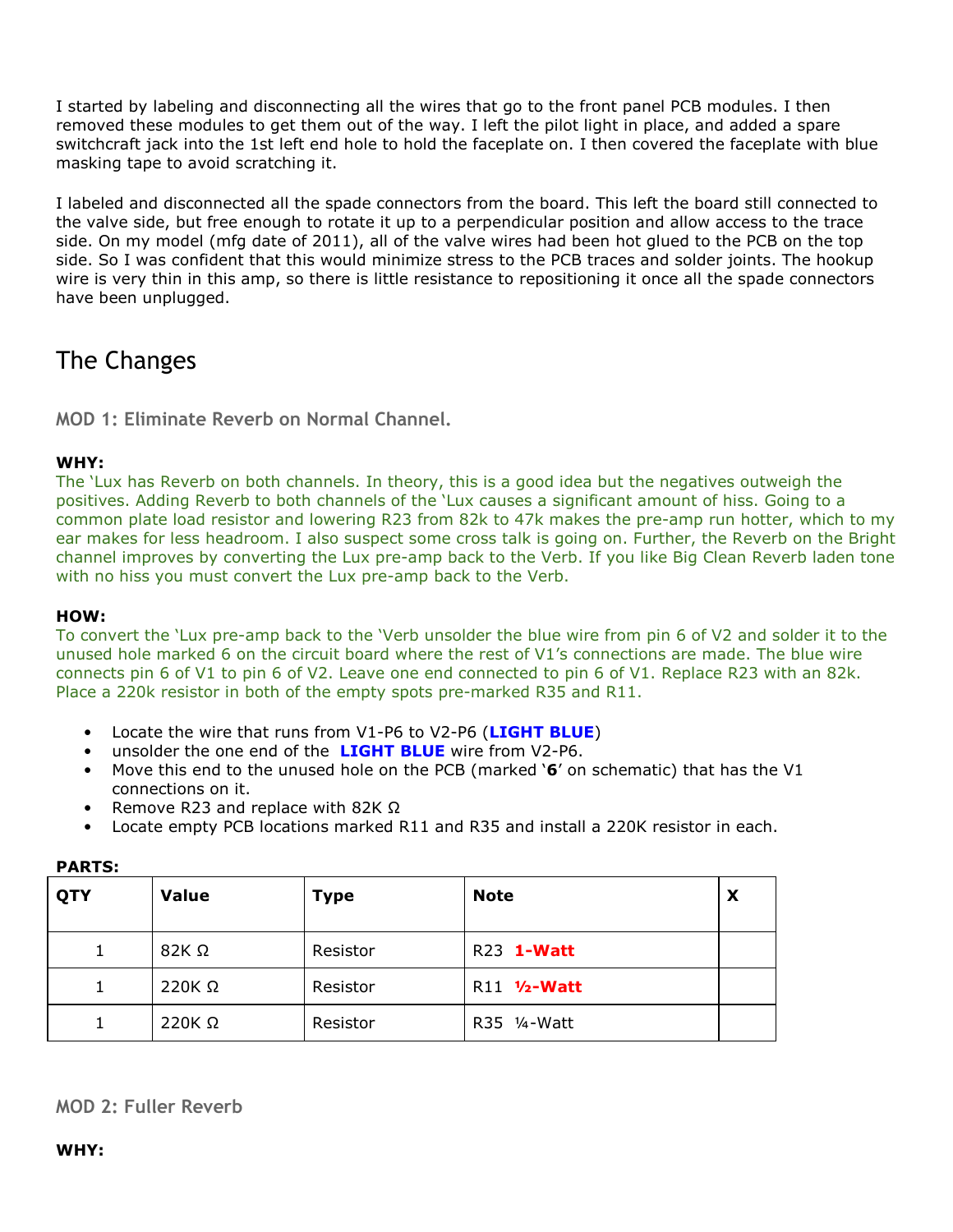The Reverb on the Lux is much more filtered out then the Verb due to the coupling cap in the recovery stage. C16 on the Verb is a .0033. On the Lux it is 500pf. This is a significant difference. I highly recommend replacing C16 on the Lux with a .0033 Silver Mica cap. This makes the Reverb come alive on the otherwise Reverb challenged Lux.

### HOW:

Locate and replace C16 with a .0033uF value capacitor.

### PARTS:

| <b>QTY</b> | <b>Value</b> | <b>Type</b> | <b>Note</b>     | v<br>↗ |
|------------|--------------|-------------|-----------------|--------|
|            | .0033uF      | Capacitor   | C16 Silver Mica |        |

### MOD 3: Shunting cap

### WHY:

The Verb has a 100pf-shunting cap across the plates of the 12AX7 Phase Inverter. It is C20. I recommend placing this 100pf cap in the Lux as it is inaudible and greatly reduces the parasitics that are inherent with a printed circuit board.

#### HOW:

Locate empty C20 on PCB and install 100pF capacitor.

#### PARTS:

| QTY | <b>Value</b> | <b>Type</b> | <b>Note</b>     | X |
|-----|--------------|-------------|-----------------|---|
| ∸   | 100pF        | Capacitor   | C <sub>20</sub> |   |

MOD 4. Add Negative Feedback Loop (NFB):

### WHY:

To further reduce the hiss found on the Lux and increase your headroom you must add a NFB loop to the 'Lux.

### HOW:

Solder a 10k resistor in the empty space marked R41. Then run a wire from the speaker jack (positive, or tip, terminal) to the unused connection point "2" above the right-hand corner of C37 and next to a green wire. ONE MORE THING! There needs to be a 470-ohm resistor between this point and ground! It's R42 on the Vibroverb PCB. My 1995 Blonde had a jumper wire acting as R42. One Other Phase Inverter Change: Replace R37 with a 6.8k resistor. This goes hand in hand with the NFB loop change.

- Locate empty PCB location marked R41 and install a 10K resistor.
- Install a wire between the positive tip terminal connection of the speaker jack to unused connection point marked '2' located near the positive end of C37 and a **green** wire.
- Install a 470Ω resistor at R42.
- Replace R37 with 6.8K  $Ω$  resistor.

### PARTS:

| <b>QTY</b> | <b>Value</b> | Type | <b>Note</b> | v<br>$\boldsymbol{\mathcal{L}}$ |
|------------|--------------|------|-------------|---------------------------------|
|------------|--------------|------|-------------|---------------------------------|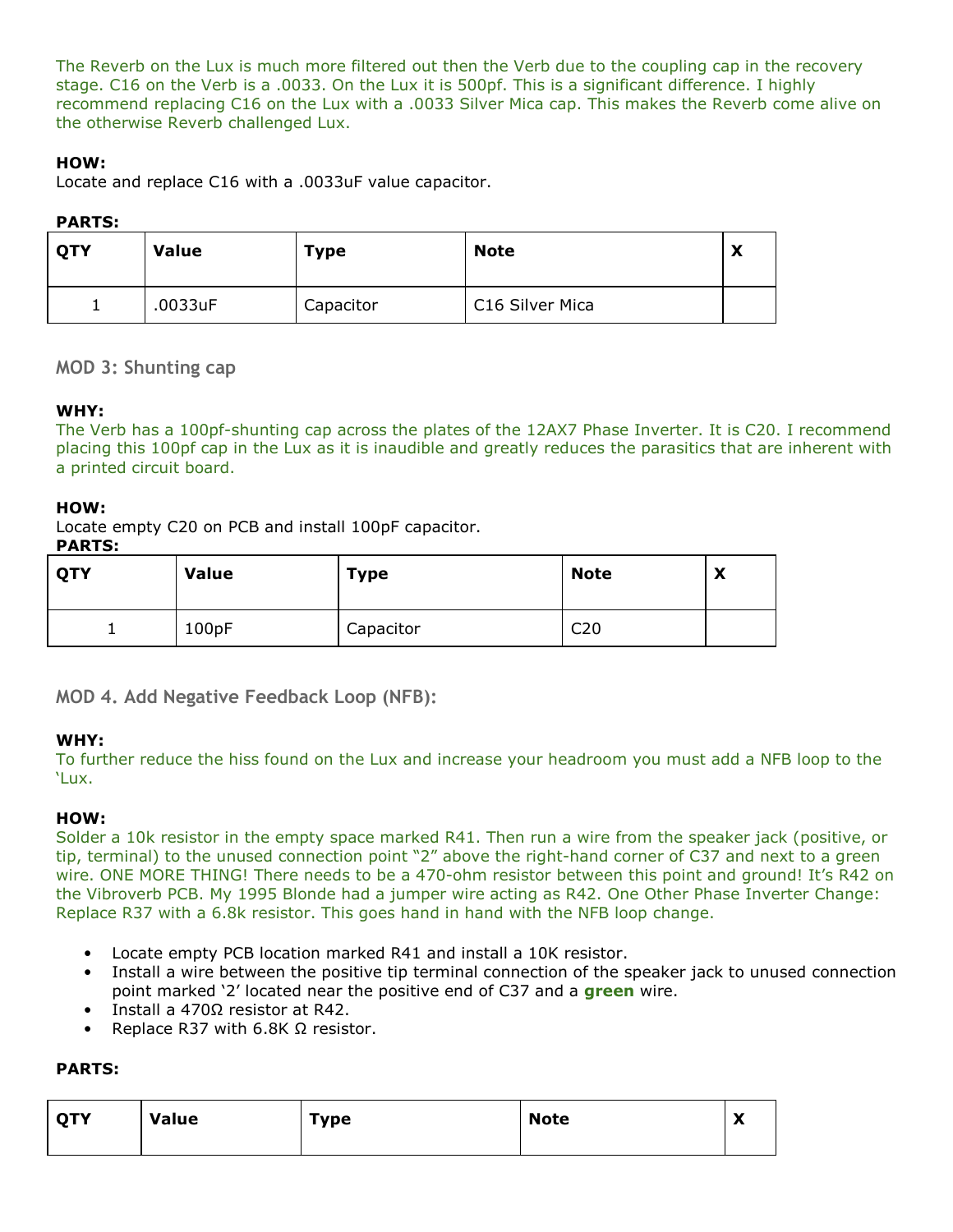| $10K \Omega$ | Resistor     | R41 1/4-Watt      |  |
|--------------|--------------|-------------------|--|
| ?? inches    | Hook-up wire |                   |  |
| $470 \Omega$ | Resistor     | R42 1/4-Watt      |  |
| $6.8K\Omega$ | Resistor     | R37 <b>1-Watt</b> |  |

MOD 5: Remove Surge Protection Diodes

#### WHY:

While theoretically surge protection diodes are a good idea. However, they tend to cause the amp to blow fuses when switching out of standby. Further, they seem to drain off some of the high frequencies. I am talking about the diodes from pin 3 to ground on the 6L6GCs. None of the older Fenders had them and most of these amps are still going strong 30 or more years later. I recommend removing these Diodes.

#### HOW:

Remove diodes CR6 and CR7. These are mounted directly on the power tube sockets. They Bridge Pin 3 to ground (Pins 2/7) on V7 and V8. Simply snip them out.

#### PARTS:

None.

MOD 6: Ground Reference Resistors

#### WHY:

Replace R62 and R63 with a pair of 47 ohm resistors. I used 1-watt metal oxide. This may seem an insignificant change but it removes the last little bit of hum and hiss from the amp.

#### HOW:

• Locate and replace R62 & R63 with 47Ω resistors.

#### PARTS:

| <b>QTY</b> | <b>Value</b> | <b>Type</b> | <b>Note</b>                 | v<br>$\boldsymbol{\mathcal{L}}$ |
|------------|--------------|-------------|-----------------------------|---------------------------------|
|            | $47\Omega$   | Resistor    | R62, R63. 1 Watt Metal Film |                                 |

# The Options

OPTION 1: Install an adjustable Bias

#### WHY:

Optimize your prefered power tubes rather than relying on the stock fixed bias.

### HOW:

Use a 10k linear pot. Mount the pot through the bottom of the chassis below and to the pilot-light side of the tremolo pots. Remove R59. Solder two lengths of wire to the PCB where the resistor was. Connect one of the wires to the middle and one end tab of the pot. Solder a resistor to the remaining tab and connect the other end of it to the other wire. For values, I recommend starting with a 10k. What you've just done is replaced the 18k bias set resistor with a 10k resistor in series with a 10k pot. Where before you had a fixed 18k, you now have 10k-20k range. Button things back up and check your idle current. You will want to see anywhere from 30-40mA per tube. If you can't get the idle current high enough (which is likely if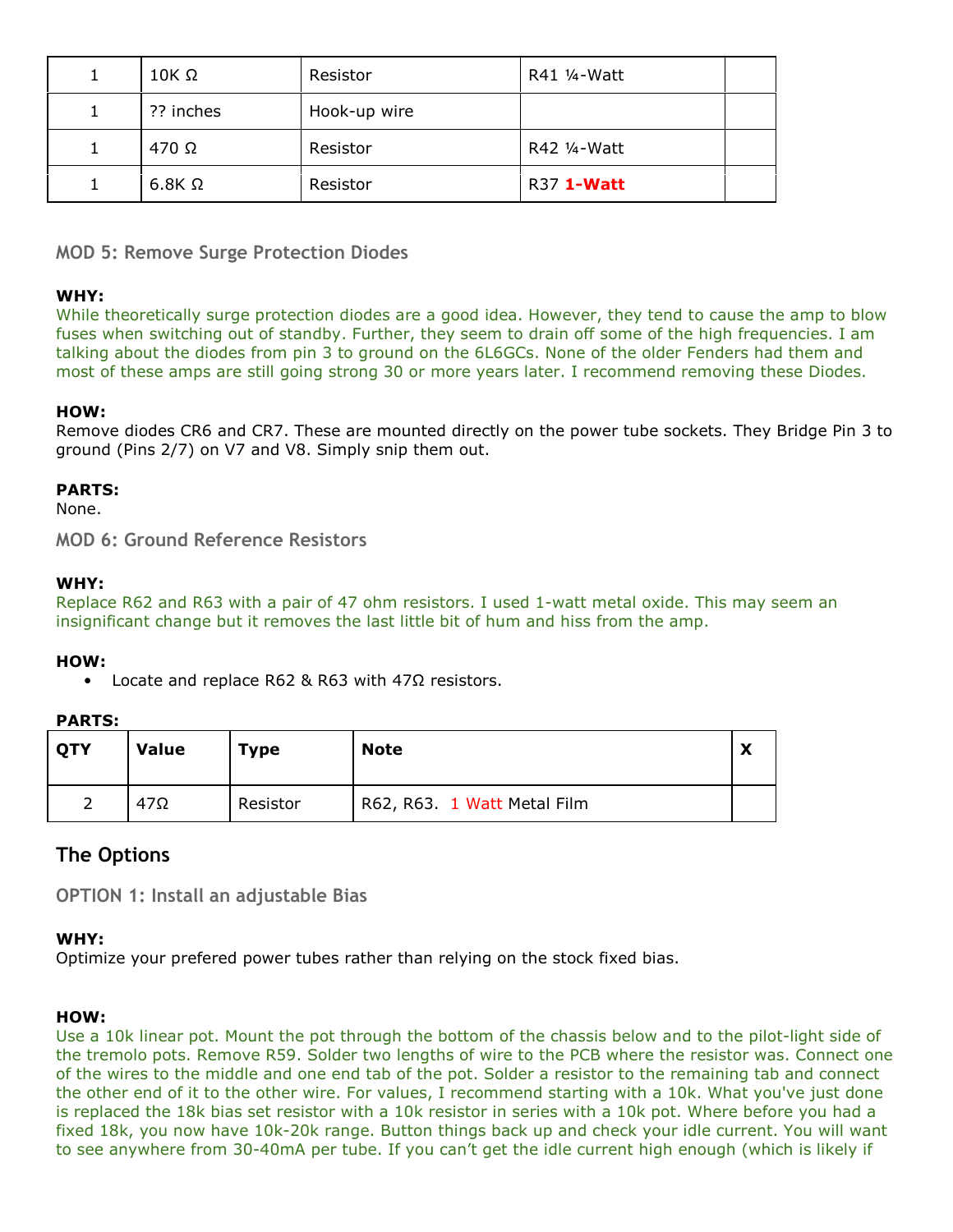you use NOS American tubes or the Tesla 6L6GC), replace the 10k resistor you just added with a 5k. If you use Svetlana tubes the 10k works fine. Philips 6L6WGBs may require the 5k. The Tesla 6L6GCs will definitely require the 5k. I have tried the Svets, Phillips and Teslas in my amp. The Svets have nice mid range. A good sounding all around tube. The Phillips are clean and bold at low volume and break up nice. A good blues tube. The Tesla's remind me of 7581As. They are big, full and clean. They seem to add wattage to this amp with lots of big clean headroom. They are also tough as nails and can be run hard. The Svetlana are my choice for this amp. I run them @ 36ma per tube.

R59 is located on one of the front panel modules, the one with the vibrato controls.

Mark's notes recommend placing the bias pot in the traditional location. This is also nearest to the R59 resistor that is removed and the hookup wire locations to be used. It will require drilling the hole in the chassis. At that point I would think removing the PCB entirely from the chassis would be in order. I chose a different, less invasive, approach.

Locate the stock chassis hole on the power transformer side, on the back near the fuse holder-power plug. It is punched in the chassis, but not through the back plate. I believe this punch out originally held a ground lift switch on earlier models. Mark the place on the back plate by tracing around the chassis hole.

Remove the one black screw and the switch/jack the nuts holding the back plate on. with the plate off the chassis I used a straight edge to line up my marks with the existing holes and center punched my starting point. Then drilled the hole to fit my bias pot, reassembled and installed the bias pot. The pot legs pointing to one side.

I had a 5 point terminal strip handy so I loosened one of the power transformer nuts closest to the bias pot and installed the strip. I bent over the the terminal lug that was grounded so I didn't accidentally use it. On the strip I installed the 10K resistor across two lugs I then completed the modification per Mark's instructions. From each lug of the resistor I ran a length of hookup wire one to the pot the other to one of holes of R59. I ran another length of hookup wire from the other R59 hole directly to the pot.

You may have to ream the mounting hole of the terminal strip slightly to fit the transformer bolt.

| QTY          | <b>Value</b>    | <b>Type</b>   | <b>Note</b>                                | X |
|--------------|-----------------|---------------|--------------------------------------------|---|
|              | 10K Ω           | Pot - Linear  | $10\% <$ Bias $>$<br>Fender PN: 0017502000 |   |
| $\mathbf{1}$ | 10K Ω or 5K $Ω$ | Resistor      |                                            |   |
|              | ?? inches       | Hook-up wire  |                                            |   |
|              | terminal strip  | 3 lug minimum | optional mount for the inline resistor.    |   |

#### PARTS:

2. The Original Vibroverb, not the re-issue, ran a 12AX7 as its Reverb driver. Replace R26 with a 1k -1w resistor and install a 12AX7. The 12AX7 will increase the dwell of the Reverb and is a much more common tube if you want to experiment. Be sure to use a 1-watt resistor here! You may find that this gives you too much Reverb. \*\*Jason's <different Jason> concept... some instead of a 1K resistor, perhaps a 820Ω resistor in series with a 2K trim pot (total range of 820Ω - 2.8KΩ) to set the dwell? the original value is a 2.2K

3. Reverb Switching: These amps always have some Reverb, even when it's turned down to "1" and foot switched out. All Fender Reverb amps do this to some degree, but on these it can really be annoying, especially when cranked.

The solution is to rearrange the foot switch setup to the original Fender style. On the 'verb/Lux, the foot switch grounds the signal from the Reverb recovery circuit at R65. This should kill the signal, but for some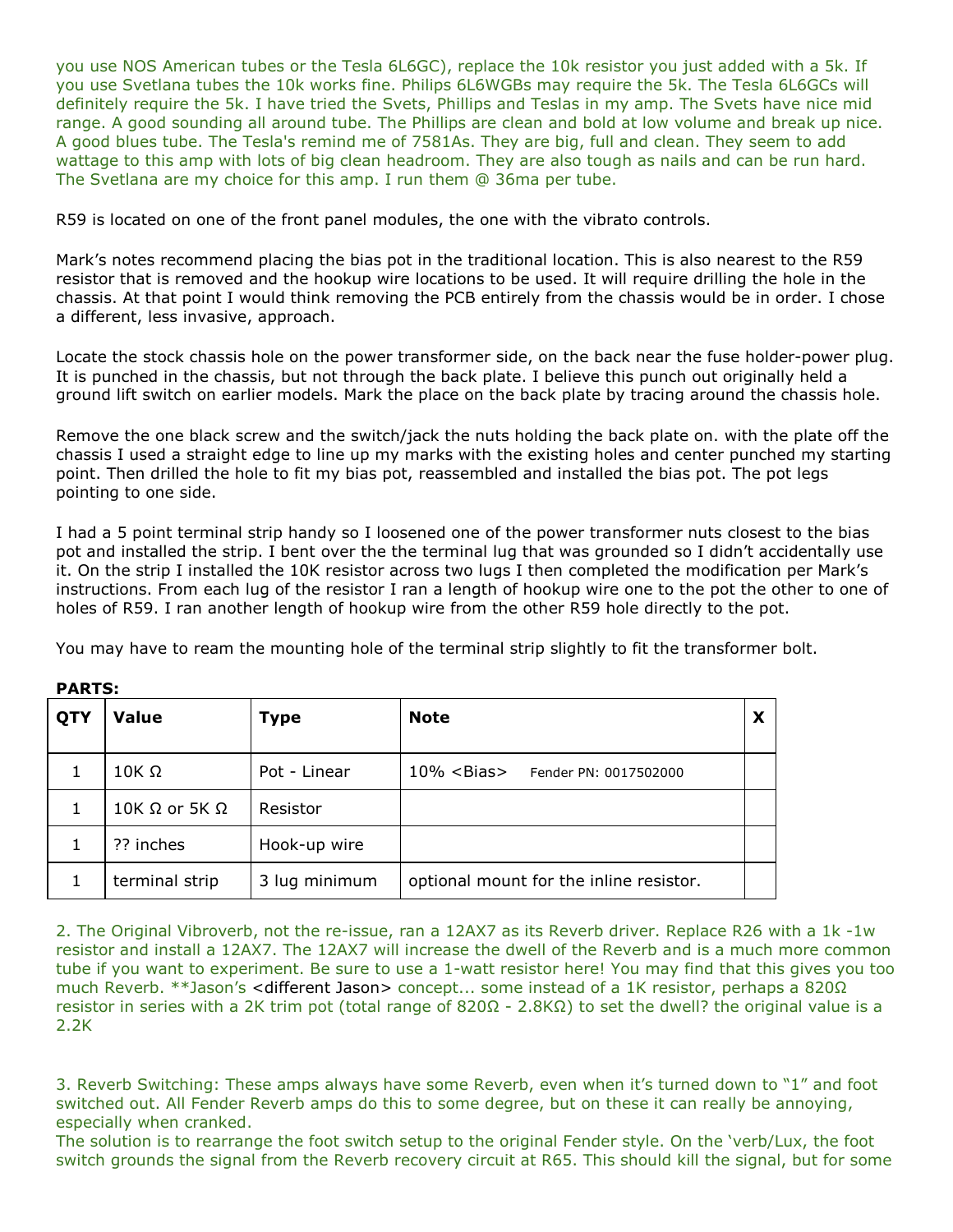reason it does not. On the original Reverb amps, the foot switch grounded the Reverb signal at the grid of the recovery tube. It's simple to put this back in order.

First, trace the gray wire attached to the foot switch jack back to the PCB. Either unsolder it at the PCB or just snip it off flush. Then solder it to pin two of V4. Viola!

4. The stock Reverb cables are crap. Replace them with some nice heavy-duty video quality cables. I disconnected the originals from the board and soldered the new cables right to the board. This improves the signal quality and reduces interference making for better quieter Reverb.

5. As in all Fender Reverb amps the 12AT7 Reverb driver takes a beating. A good fresh RCA or Mullard will last the longest and sound the best. I tried the Phillips 12AT7 and I was disappointed with its short life and shallow tone.

6. As you may have noticed, I am a Reverb junkie. I like the smoothness of the three spring Reverb pan in this amp. The number is 9AB3C1B.

7. There is a 47pf cap across the volume pot of the Bright channel. This is what makes the Bright channel Bright. This is the same set up as the Deluxe Reverb. I feel that the amp is too bright with this cap. If you share my opinion simply remove C11. It is on the Bright channel daughter board. For what it is worth, I remove the 47pf cap from the Deluxe Reverb as well.

8. The stock blue Alnico speakers are decent but there are better. After much research I decided to buy and install a pair of the Weber C10Qs. This final change was the icing on the cake! They transformed my already fine sounding amp into a truly professional sounding workhorse.

#### The Conclusions:

The Fender Vibroverb, in my opinion, is the best sounding amp that has come out of the Fender factory in years. I am very big on REVERB and the Vibroverb, when properly set up, has the finest Reverb of all! Converting a Lux into a Verb is fairly simple and will take you about an hour if you know what you are doing.

My goal in converting my 1995 Blonde Lux into a '63 Vibroverb was to get rid of the hiss. I also had a parasitic on certain notes. Further, the Vibrato would make an audible pop when I switched it on and off. I liked the basic tone of the Lux but I could not live with the noises and shallow Reverb. Converting my amp made it virtually silent. The basic tone is about the same but the Reverb is much bigger and fuller. I do not miss the Reverb on both channels. I do not miss the pops, crackles and mostly I do not miss the Hisssssssssssssssssssss. Mark

| <b>QTY</b> | <b>Value</b>  | <b>Type</b>  | <b>Note</b>        | X |
|------------|---------------|--------------|--------------------|---|
| 1          | $82K\Omega$   | Resistor     | R <sub>23</sub>    |   |
| 1          | $220K \Omega$ | Resistor     | R35 1/4 Watt       |   |
| 1          | $220K\Omega$  | Resistor     | R11 1/2 watt       |   |
| 1          | .0033uF       | Capacitor    | <b>Silver Mica</b> |   |
| 1          | $10K \Omega$  | Resistor     | R41                |   |
| 1          | ?? inches     | Hook-up wire |                    |   |

#### MOD PARTS: